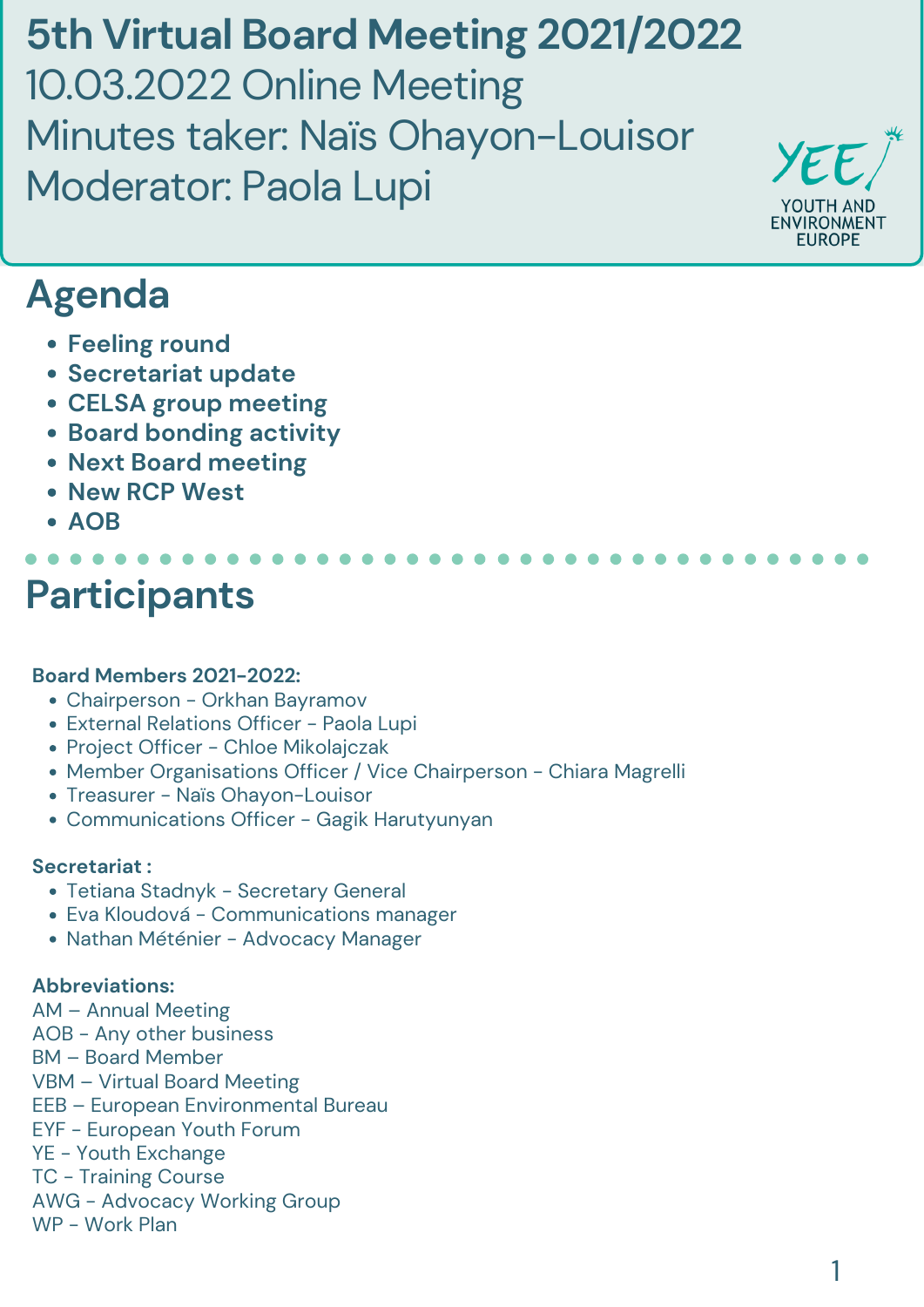**5th Virtual Board Meeting 2021/2022;** 10.03.2022 Online Meeting, Minutes taker: Naïs Ohayon-Louisor Moderator: Paola Lupi



- Tanya: We are waiting for Lucia to come back to the office as project coordinator. She will help facilitate part 2 of the SWITCH project. She will get a chance to develop her own program to help young people with waste management projects. Really good experience for her, she accepted the position and started yesterday.
- PM update: we are still looking for a new PM. About to email 4 new proposed candidates. Do you have any questions?
- Tanya: We also bought Eva a new computer!  $\bullet$

## **Minutes**

Paola: we had a meeting with the CELSA group (multinational steel recycler).

We were contacted by them because they were trying more and more to work towards sustainability with different partners. In the meeting it was clear that they wanted collaboration but they didn't have a plan on how that would work. They work on different paths: lobbying etc. They ask if we would like to work closely with them or if we had anyone else to propose. We said we'd go back to them after this board meeting. I don't know if what they are doing is relevant and what we would get from it. We should probably clarify what we would want from them.

- Chloe: I think it's cool that they're reaching but it probably requires a bit more research. We should do a background check. We need to keep our credibility. If we decide to collaborate with them it shouldn 't be just them benefitting from it: sponsorship? visibility?
- Paola: how would we feel having our name paired up with them?
- Nathan: If we want to work with the private sector we probably need to meet with our members first. Yet I do think it's interesting to work more on circular economy - MacArthur Foundation. If it's just a question of funding there are easier routes. I suggest we wait for the GA before we decide.
- Eva: Maybe at the GA we could talk about in general if private funding is worth considering in general, not just necessarily with CELSA. Maybe we could also influence them (private actors). It would need very thorough research first.
- Tanya: We have very clear guidelines on who we do and don't work with.
- Paola: I suggest I email them back and say that at this time we can't go for it and will discuss it further in June.
- Tanya: YEE's policy can be found on our website.

#### **Secretariat update**

#### **CELSA group meeting**